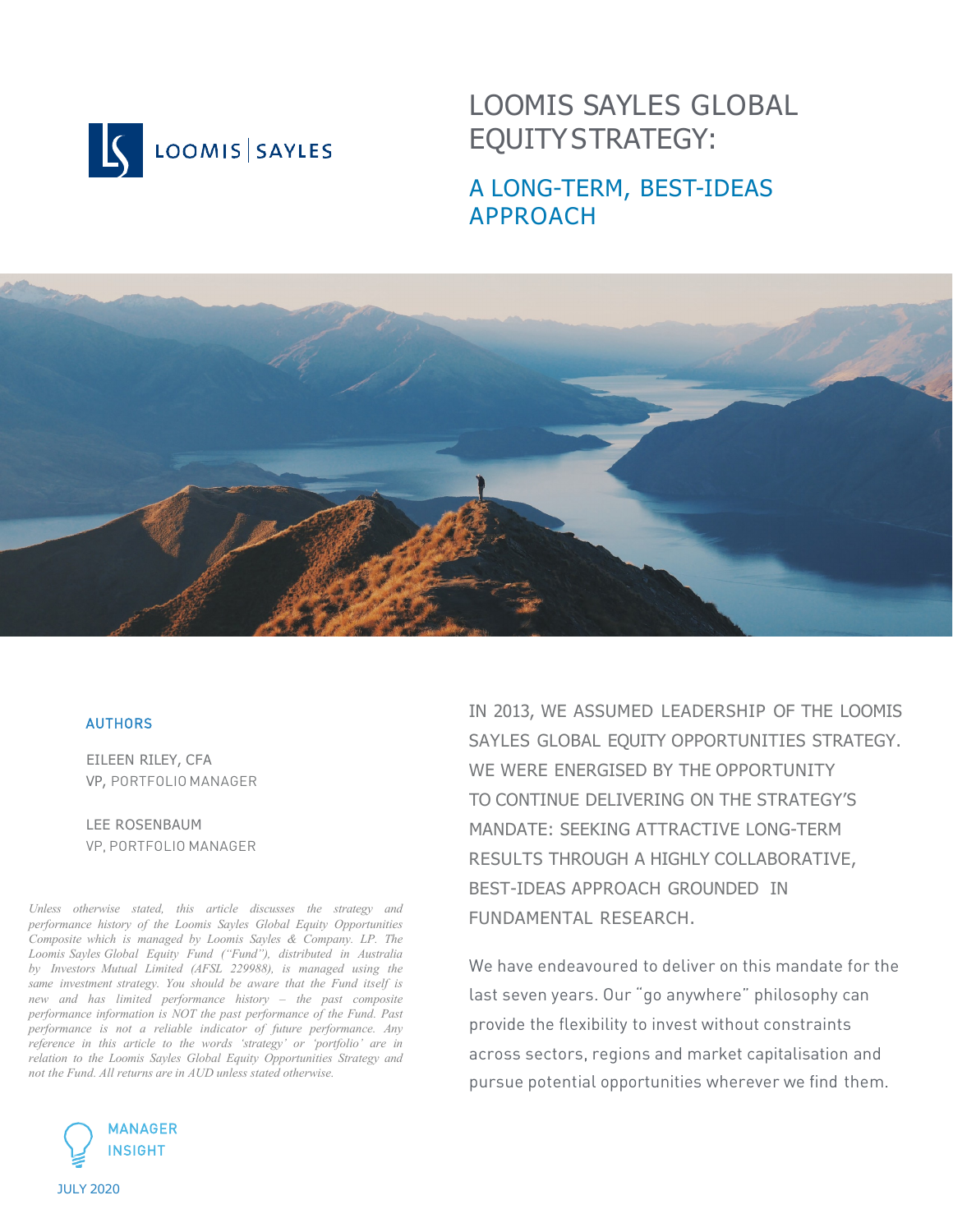

By diligently researching companies that exhibit our core alpha drivers, we have been able to identify companies that seek to deliver outperformance for our investors. Aligning our risk budget with our core competency of security selection has helped us effectively manage risk within a highly concentrated portfolio.

Since April 2013, the strategy's performance and portfolio characteristics reflect the effectivenessand consistency of our process:

- Annualised outperformance of the Strategy relative to the MSCI All Country World Index of 3.6% p.a. on a net of fees basis for the seven years ending April 30, 2020. Please also refer to the performance table on page six of this paper.
- The majority of this excess return has come from security selection.
- Batting average<sup>1</sup> of more than 50% for all three-year periods.
- High return on equity and generally lower debt/EBITDA.

As we cross our seven-year milestone, we welcome the opportunity to explore key elements of the Global Equity Opportunities strategy.

## Idea Generation: Targeting Alpha Drivers and Market Inefficiencies

Our goal is to find opportunities that align with our three alpha drivers: quality, intrinsic value growth, and valuation. We believe that targeting these alpha drivers allows us to capture two market inefficiencies that can lead to sustainable long-term outperformance:

"Duration effect:" We define the duration effect as a company's ability to add value over time through the compounding of its free cash flow (FCF) generation. Our quality and intrinsic value growth alpha drivers allow us to identify the potential for this duration effect to play out in each company.

Mispricing: The valuation alpha driver allows us to find companies whose current pricing does not reflect our projections for the company's long-term performance.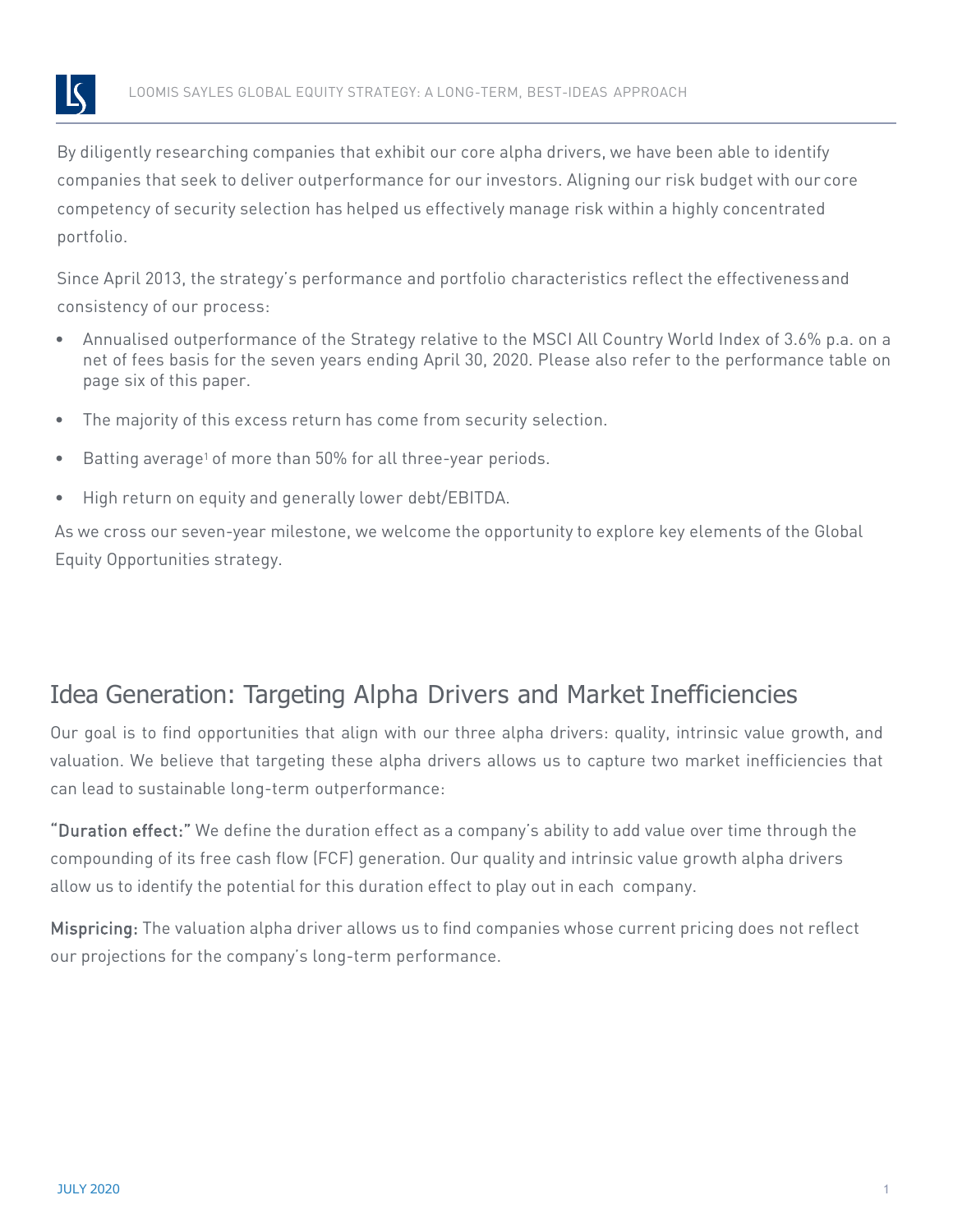

### EXAMINING OUR THREE ALPHA DRIVERS

Our three alpha drivers serve as the pillars of our fundamental, bottom-up research process. Examining the characteristics we use to define each of these alpha drivers provides valuable insight into how we identify potential opportunities and assess a company's fit for our portfolios.



### **QUALITY**

We first assess quality. We seek to understand a company's sources and sustainability of quality by specifically evaluating seven dimensions of quality: strong management, capital allocation, return on invested capital, business model, market structure, intangible assets and ESG (environmental, social and governance) factors. While not all dimensions need to be present, the business must demonstrate sufficient quality standards, as well as the ability to sustain them in the future, to be considered for the portfolio.

### INTRINSIC VALUE GROWTH

We then analyse the company's potential for intrinsic value growth. We believe that FCF growth is a key driver of intrinsic value growth, and we assess five sources of FCF growth: revenue growth, margin expansion, corporate restructuring, capital intensity and capital allocation. Our goal is to identify businesses that leverage these metrics to produce FCF growth. To assess each company's FCF outlook, we study and forecast financial statements as well as ratios behind those statements, including return on equity, return on invested capital and capital utilisation trends.

### VALUATION

We use a proprietary discounted cash flow (DCF) methodology because we believe it is the most effective way to value high-quality companies that can grow their intrinsic value. The DCF methodology allows us to expressly forecast FCF over multiple years, capturing a company's competitive advantage period (CAP). We define the CAP as the number of years during which we can explicitly express our assumptions about the future progress of a business based on our understanding of a company's quality and ability to grow intrinsic value. Analysts construct base-, downsideand best-case valuation scenarios.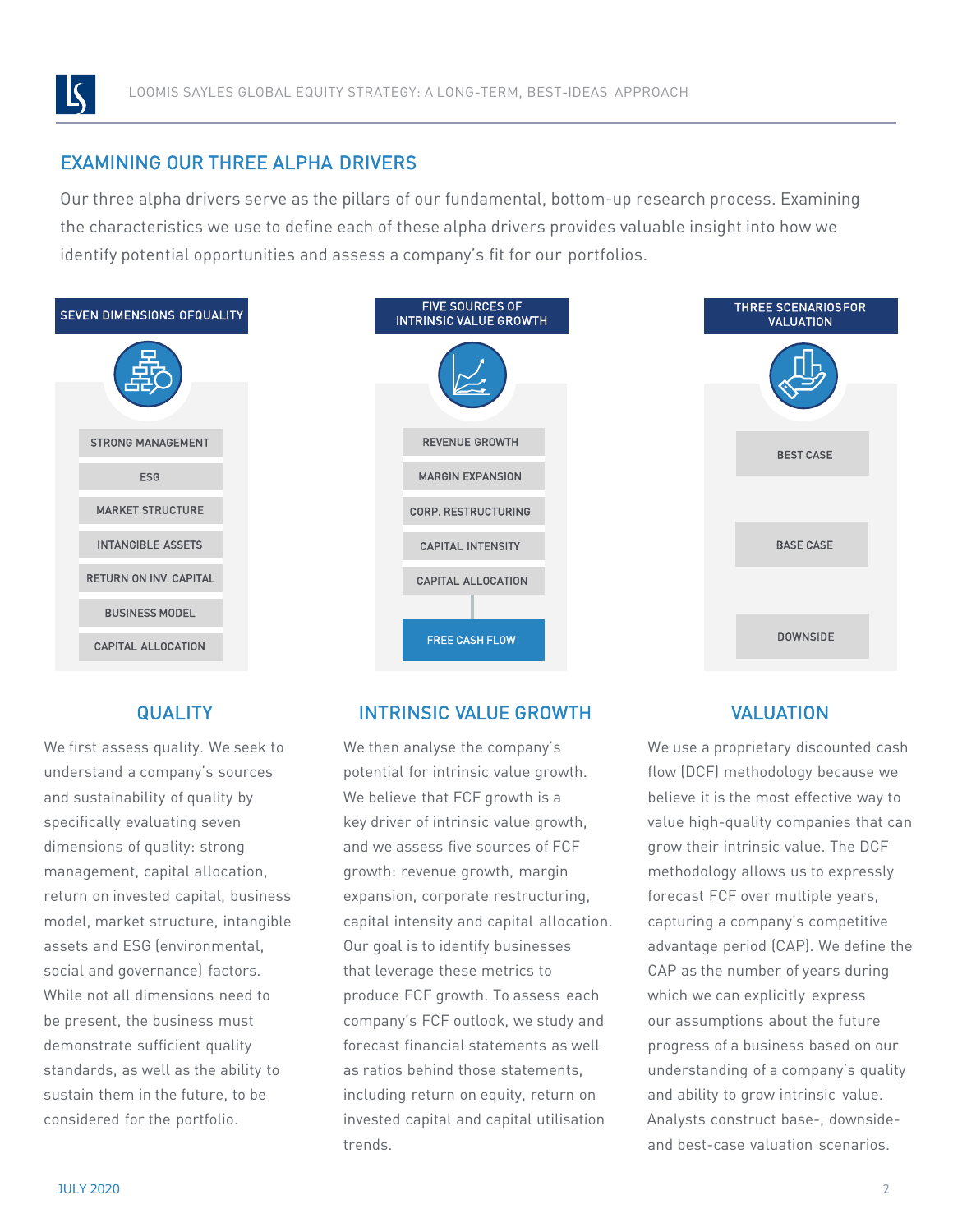

## FINDING COMPANIES THAT MEET OUR CRITERIA

To identify companies that possess our targeted alpha drivers, we employ a fundamental, bottom-up research process that is defined by the following characteristics:

No constraints: We firmly believe that a best-ideas strategy must be supported by an approach that gives us the ability to search for potential equity opportunities wherever they exist across the investment universe. Our approach to research and portfolio construction is not limited by any sector, geography or style constraints.

Highly collaborative: We have built a team structure that supports our view that capital needs to be fungible across sectors, geographies and market capitalisation in a best-ideas strategy. We have a minimum of three people involved in the research process for each stock—both portfolio managers and at least one analyst; the portfolio managers make the ultimate investment decisions unanimously. Importantly, all investment team members are compensated based on long-term strategy performance, rather than individual performance.

Concentrated: We invest only in our best ideas. This means that the strategy typically holds only 35 to 65 names. This approach allows us to fully understand and quantify the opportunities and risks of each company. Each analyst maintains a tracking list of 50 to 70 companies, which focuses and prioritises our research process.

Continuous: While our research process is consistent, market conditions facing companies, their customers and their suppliers are constantly evolving. We continuously apply our research process to ensure that existing holdings maintain their alpha drivers, as well as to uncover new opportunities to consider adding to the portfolio.

# Mitigating Risk: Spending Our Risk Budget on Our Core Competency

We believe that our risk budget should align with our core competency—conducting deep fundamental research. Therefore, we want idiosyncratic risk, or stock-specific risk, to be the largest factor in the portfolio because this is where we believe we have the ability to add value for our clients.

Our approach to risk management is centred on seeking to fully understand and manage idiosyncratic risk and ensuring that only companies that possess our core alpha drivers are included in the portfolio. We strengthen this approach through scenario analysis, a relative risk profile tool and diversifying among alpha drivers.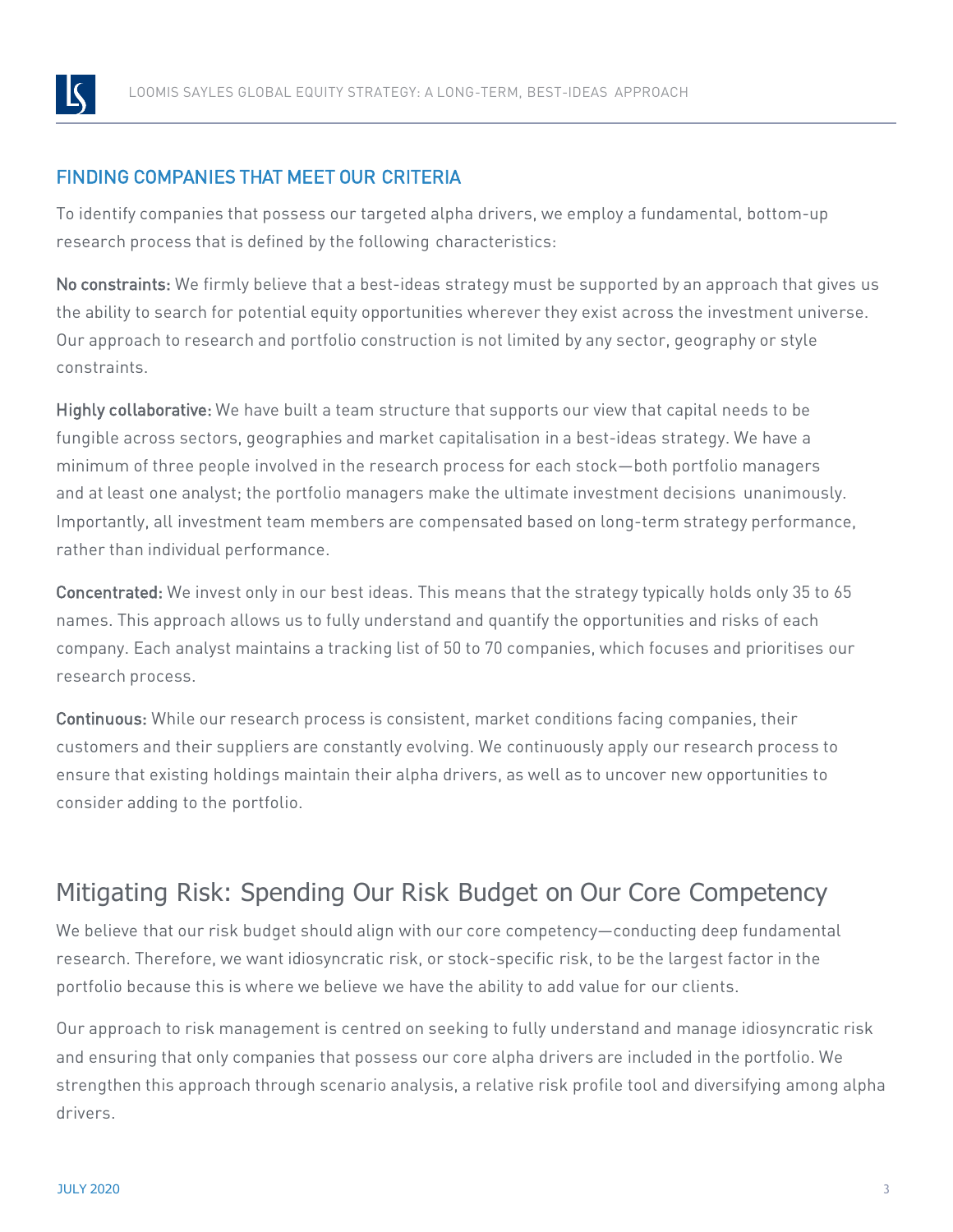

## SCENARIO ANALYSIS

In addition to informing our view on valuation as an alpha driver, the scenario analysis that we perform for each company guides our decisions on individual position weighting. We believe that this is essential in helping us achieve an optimal portfolio.

The base case is our view of the most probable trajectory of the business; the downside case reflects the possible risks to the base case; and the best case is the possible outcome if events exceed our base-case assumptions. If we cannot quantify the risks facing the company, we will not make the investment. To establish these scenarios, we use our proprietary DCF methodology. The figure below provides an example of how assessing a company's current valuation relative to our projected downside-, base- and best-case scenarios guides our decision-making.



## STOCKEXAMPLE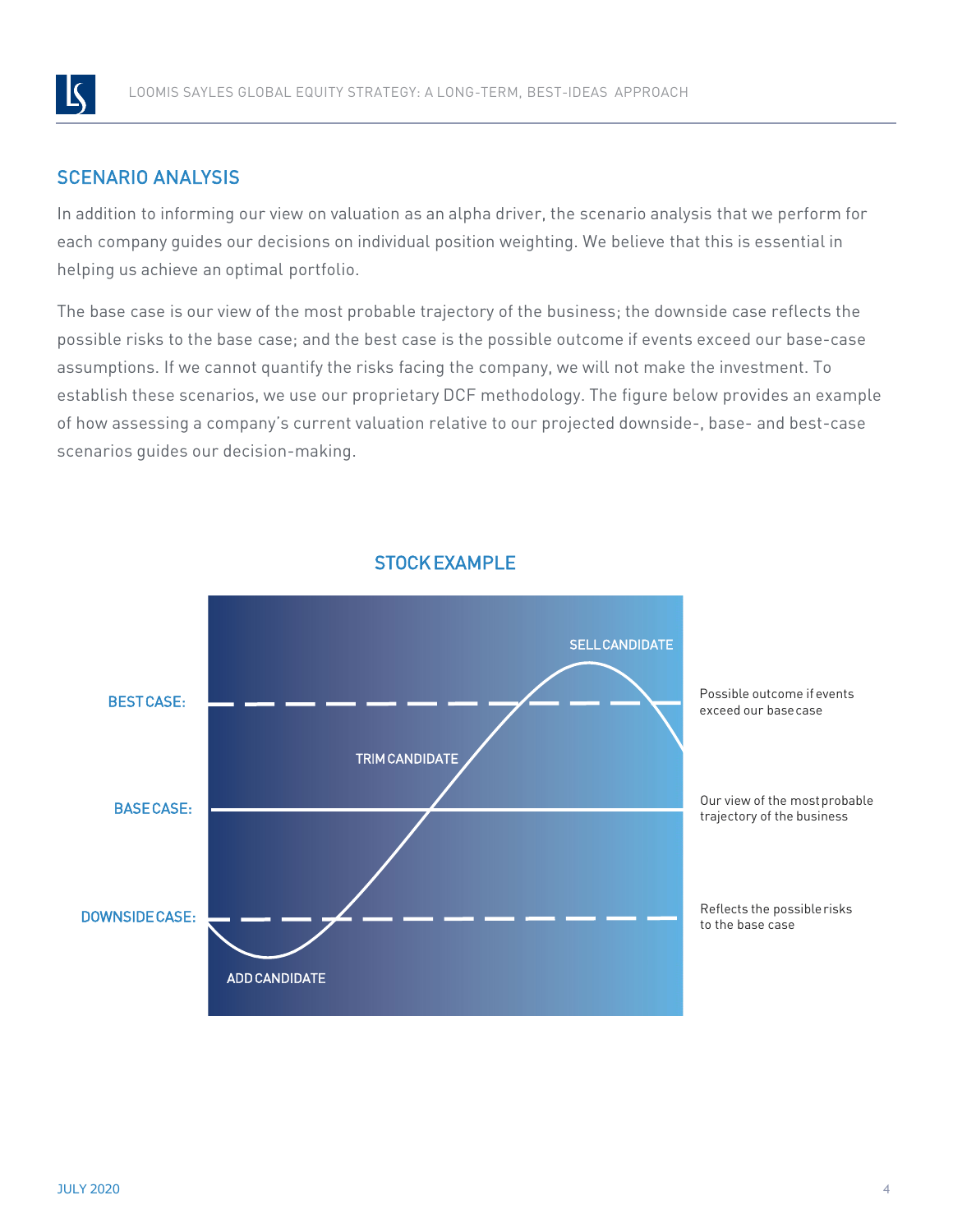### RELATIVE RISK PROFILE TOOL

We have developed a data visualisation tool that assists us in the risk management process. The tool, as shown below, charts a stock's contribution to downside risk on the Y axis and its attractiveness (base-case/downside return) on the X axis. The tool assists us in determining the optimal position size for a security.



### **CONTRIBUTION TO DOWNSIDE RISK VS. ATTRACTIVENESS**

#### *Source:Loomis Sayles.*

*Chart is forillustrative purposesonly as a sampling of risk management tool output. Some or all of this information on this chartmay be dated, and, therefore, should not be the basis to purchase or sella ny securities. Graphic is shown for illustrative purposes only to show downside risk vs. overall attractiveness.Dots represent actual stockholdings at apoint in time.*

### DIVERSIFICATION AMONG ALPHA DRIVERS

Finding our best opportunities for risk-adjusted alpha is a leading driver of our portfolio positioning. Diversification is also a consideration, albeit a secondary one. While every stock we own possesses all three alpha drivers, some stocks may lean more heavily on one driver at any given time; our goal is to have a portfolio that is balanced among all three alpha drivers. We also strive for sector and geographic diversification. It is important to note, however, that we do not set sector or geographic limits; as mentioned above, we believe that doing so would limit our ability to pursue our best ideas.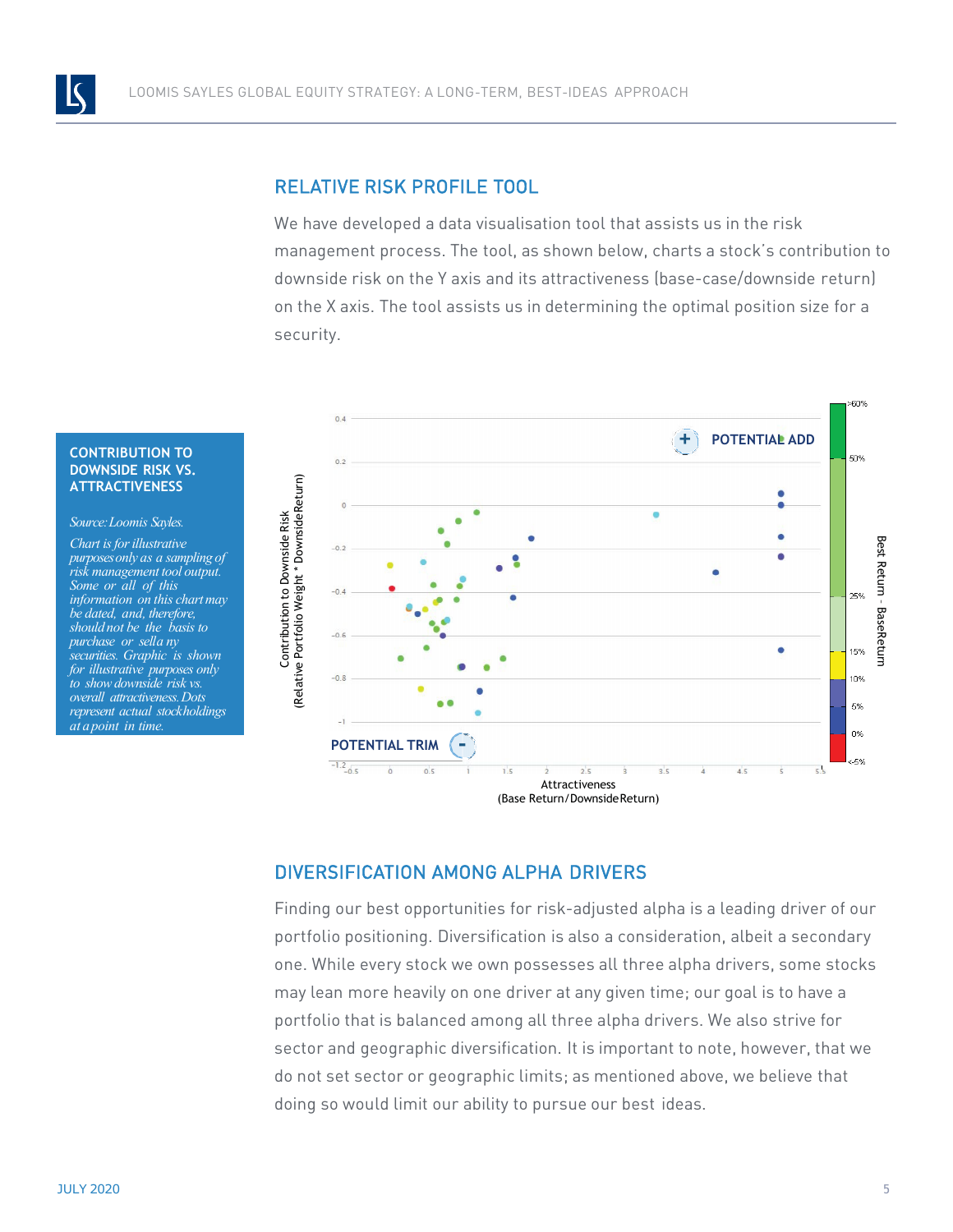

For example, at the end of April 2020, the portfolio held a 0% weight to the Utilities sector because we did not see any compelling, best-idea opportunities in that sector.

## Performance: Supported by Our Convictions

We believe the strategy's long-term outperformance versus the MSCI All Country World Index is the proof point of our approach. The strategy has outperformed the index over the trailing one-year (6.5%), three-year (6.2% p.a.), five-year (4.0% p.a.), seven-year (3.5% p.a.) and 10-year (3.5% p.a.) periods net of fees as of June 30, 2020.

|                                                    | 1 YEAR   | 3 YEAR    | 5 YEARS  | <b>7 YEARS</b> | <b>10 YEARS</b> | <b>SINCE</b><br><b>INCEPTION</b> |
|----------------------------------------------------|----------|-----------|----------|----------------|-----------------|----------------------------------|
| <b>GLOBAL EQUITY</b><br><b>OPPORTUNITIES (NET)</b> | $+10.6%$ | $+16.2%$  | $+12.8%$ | $+15.8\%$      | $+14.9%$        | $+12.0\%$                        |
| <b>MSCI ALL COUNTRY</b><br><b>WORLD INDEX</b>      | $+4.1%$  | $+10.0\%$ | $+8.8%$  | $+12.3%$       | $+11.4%$        | $+7.3%$                          |

### COMPOSITE PERFORMANCE - TRAILING RETURNS AS OF JUNE 30, 2020

*Since inception date is October 30, 2004. Source: Loomis Sayles, MSCI. Returns for multi-year periods are* annualised. All returns are in AUD. Returns are calculated net of management fees, and assuming all distributions are re-invested. Given the Fund is new, the table above summarises the performance of the Composite, which may be a useful reference point for the Fund. However, you should be aware that the Fund itself is new and has limited performance history-the past composite performance information is NOT the past performance of the Fund. Investors *should be aware that past performance is not a reliable indicator of future performance.*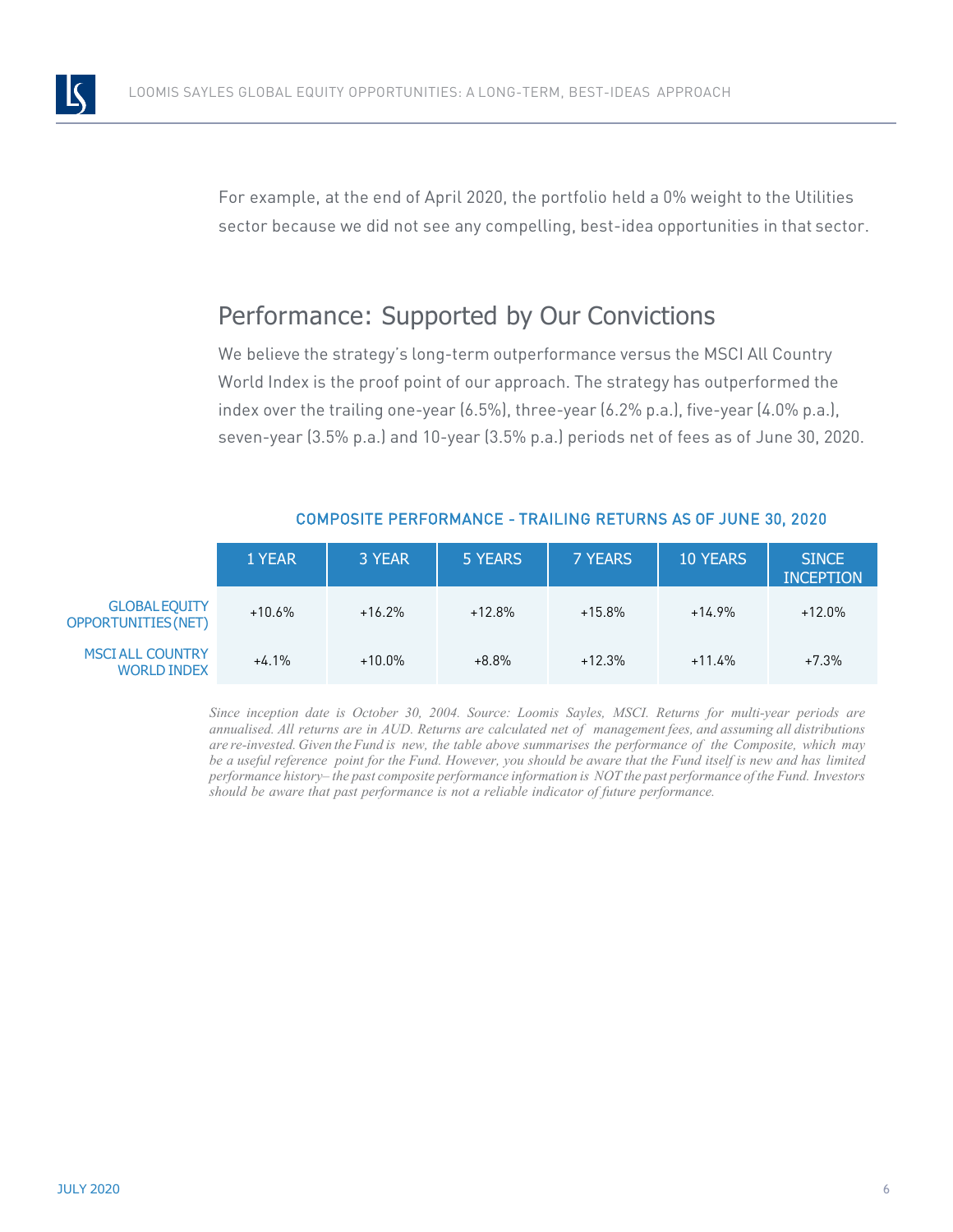

# Performance: The Global Equity Fund

The Loomis Sayles Global Equity Fund, launched into the Australian market on November 1st, 2018, has continued this success delivering outperformance of 7.8% p.a. since inception, when compared to the index. For more information on the Fund and to view the Product Disclosure Statement please go to our website https://loomissayles.com.au/

|                                               | 3 MONTHS | <b>6 MONTHS</b> | 1 YEAR  | <b>SINCE</b><br><b>INCEPTION</b> |  |
|-----------------------------------------------|----------|-----------------|---------|----------------------------------|--|
| <b>GLOBAL</b><br><b>EQUITY FUND</b>           | $+8.2%$  | $+0.1%$         | $+9.7%$ | $+17.0\%$                        |  |
| <b>MSCI ALL COUNTRY</b><br><b>WORLD INDEX</b> | $+6.0\%$ | $-4.3%$         | $+4.1%$ | $+9.2%$                          |  |

### GLOBAL EQUITY FUND PERFORMANCE - TRAILING RETURNS AS OF JUNE 30, 2020

*Since inception date is November 1, 2018. Source: Loomis Sayles, MSCI. Returns for multi-year periods are annualised. All returns are in AUD. Returns are calculated net of management fees,and assuming all distributions* are re-invested. Investors should be aware that past performance is not a reliable indicator of future performance.

The nature of this performance reflects the tenets of our investment philosophy and the consistency with which we have applied our research process. This is shown in the charts below, which analyse characteristics of the strategy's performance for the period since we assumed portfolio management responsibilities in April 2013 through April 30, 2020.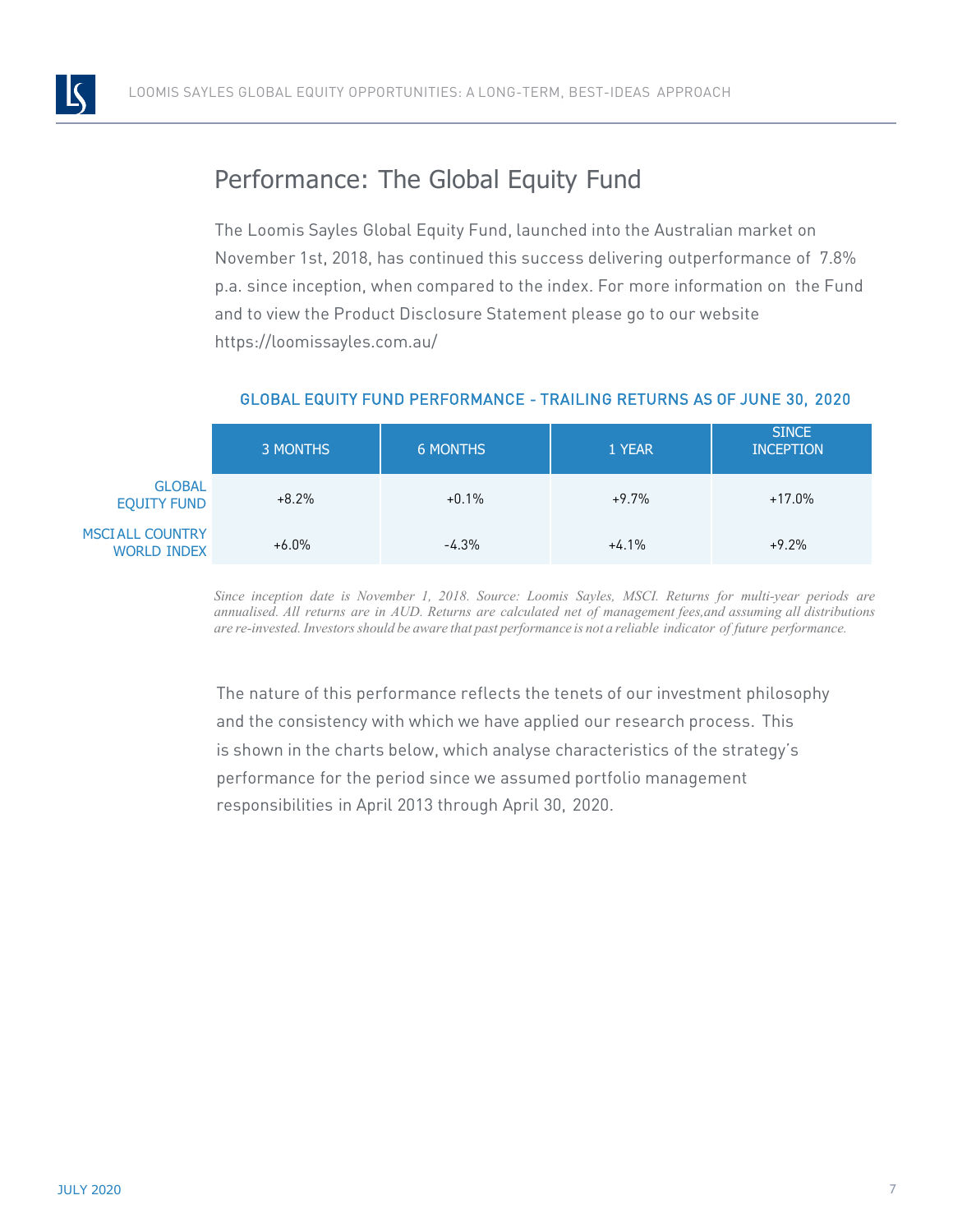

### CONTRIBUTIONS FROM MOST SECTORS

Historically, the strategy's performance drivers have been well diversified. Since 2013, every sector excluding Consumer Staples has provided a meaningful contribution to alpha.

| PERFORMANCE ATTRIBUTION - 4/11/2013 THROUGH 4/30/2020 (%) |                                 |                                          |                                                    |                                    |                                          |                                                    |                                    |                                   |                               |
|-----------------------------------------------------------|---------------------------------|------------------------------------------|----------------------------------------------------|------------------------------------|------------------------------------------|----------------------------------------------------|------------------------------------|-----------------------------------|-------------------------------|
|                                                           | <b>REPRESENTATIVE ACCOUNT</b>   |                                          |                                                    | <b>MSCI AC WORLD INDEX (GROSS)</b> |                                          |                                                    | <b>ATTRIBUTION ANALYSIS</b>        |                                   |                               |
| <b>SECTOR</b>                                             | <b>AVERAGE</b><br><b>WEIGHT</b> | <b>TOTAL</b><br><b>RETURN</b><br>(GROSS) | <b>CONTRIB.</b><br>T <sub>0</sub><br><b>RETURN</b> | <b>AVERAGE</b><br><b>WEIGHT</b>    | <b>TOTAL</b><br><b>RETURN</b><br>(GROSS) | <b>CONTRIB.</b><br>T <sub>0</sub><br><b>RETURN</b> | <b>ALLOCATION</b><br><b>EFFECT</b> | <b>SELECTION</b><br><b>EFFECT</b> | <b>TOTAL</b><br><b>EFFECT</b> |
| <b>CONSUMER</b><br><b>DISCRETIONARY</b>                   | 15.35                           | 14.58                                    | 2.38                                               | 11.85                              | 9.10                                     | 1.10                                               | 0.06                               | 0.77                              | $+0.82$                       |
| <b>INFORMATION</b><br><b>TECHNOLOGY</b>                   | 18.62                           | 18.35                                    | 3.43                                               | 15.38                              | 17.87                                    | 2.47                                               | 0.36                               | 0.14                              | $+0.57$                       |
| <b>HEALTH CARE</b>                                        | 11.76                           | 15.87                                    | 1.59                                               | 11.40                              | 10.84                                    | 1.10                                               | 0.23                               | 0.34                              | $+0.51$                       |
| <b>MATERIALS</b>                                          | 4.90                            | 9.94                                     | 0.53                                               | 5.29                               | 1.65                                     | 0.13                                               | 0.17                               | 0.23                              | $+0.50$                       |
| <b>FINANCIALS</b>                                         | 19.93                           | 7.03                                     | 1.40                                               | 19.39                              | 2.63                                     | 6<br>Majority of sectors have                      |                                    |                                   | $+0.40$                       |
| <b>INDUSTRIALS</b>                                        | 13.83                           | 8.80                                     | 1.19                                               | 10.51                              | 5.33                                     | contributed to alpha<br> 2                         |                                    | $+0.33$                           |                               |
| <b>COMMUNICATION</b><br><b>SERVICES</b>                   | 1.56                            | 2.40                                     | 0.12                                               | 4.82                               | 3.53                                     | 0.19                                               | 0.15                               | 0.13                              | $+0.28$                       |
| <b>REAL ESTATE</b>                                        | 0.85                            | 1.85                                     | 0.02                                               | 1.63                               | 0.09                                     | 0.01                                               | 0.12                               | 0.08                              | $+0.28$                       |
| <b>UTILITIES</b>                                          | 0.17                            | 1.62                                     | 0.01                                               | 3.22                               | 5.62                                     | 0.17                                               | 0.08                               | 0.09                              | $+0.20$                       |
| <b>ENERGY</b>                                             | 3.61                            | $-6.96$                                  | $-0.12$                                            | 7.19                               | $-5.44$                                  | $-0.14$                                            | 0.27                               | 0.01                              | $+0.17$                       |
| <b>CASH</b>                                               | 1.86                            | 0.16                                     | 0.02                                               | $-$                                | $-$                                      | $-$                                                | 0.02                               | $-\,-$                            | 0.02                          |
| <b>CONSUMER</b><br><b>STAPLES</b>                         | 7.56                            | 5.69                                     | 0.34                                               | 9.33                               | 5.39                                     | 0.54                                               | 0.00                               | $-0.04$                           | $-0.04$                       |
| <b>TOTAL</b>                                              | 100.00                          | 10.91                                    | 10.91                                              | 100.00                             | 6.87                                     | 6.87                                               | 1.52                               | 2.52                              | 4.04                          |

Source: Factset. Benchmark sectors reflect S&P sectors. Returns are in USD

Data is gross of fees and expenses. For periods longer than one year, all returns are annualized. Attribution analysis is shown for a representative account as supplemental information. This representative account was selected because it closely reflects the Loomis Sayles Global Equity Opportunities investment style. Due to guideline restrictions and other factors, there is some dispersion for the returns of this representative account and other accounts managed in the Global Equity Opportunities style. Returns may increase or decrease as a result of currency fluctuations.

Past performance is not a reliable indicator of future performance.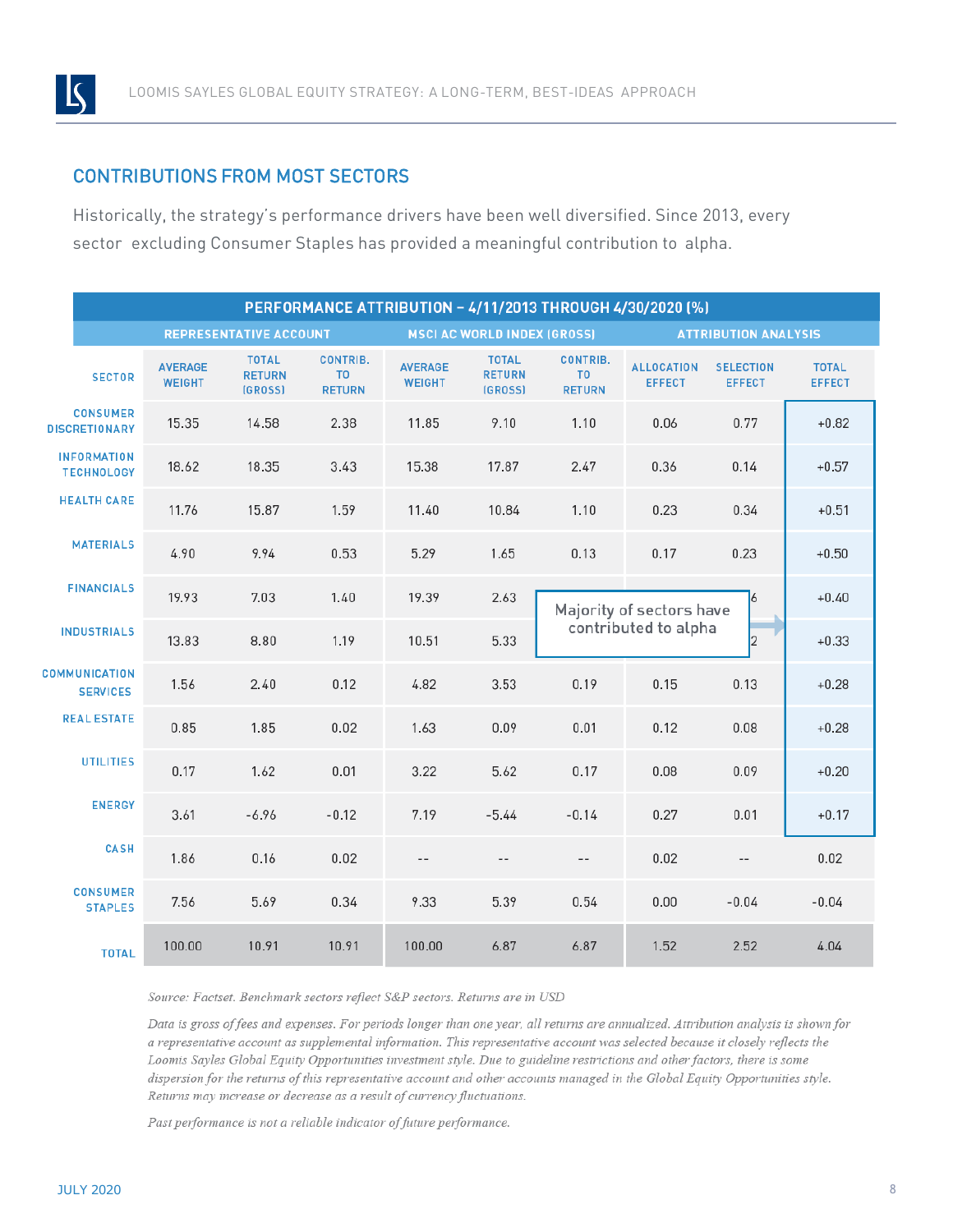

### STOCK SELECTION IS THE PRIMARY DRIVER

In a best-ideas strategy, we believe stock selection should be the primary source of alpha. We have worked diligently to ensure that this is true for our portfolios. Factor attribution using the Barra risk models shows that the majority of relative performance has been attributed to stock-specific returns.

#### **REPRESENTATIVE ACCOUNT CUMULATIVE ATTRIBUTION BY FACTOR CATEGORY**

MAY 2013 - APRIL 2020

Factor attribution using the Barra risk models shows that the majority of relative performance has been attributable to stock-specific returns.



*Source:BarraandFactsetasofApril 30, 2020. Contribution to return is in USD.*

*Performance is shown for a representative account as supplemental information. Due to system limitations, it is difficult to analyse this data on a composite basis. This representative account was selected because it closely reflects the Loomis Sayles Global Equity Opportunities investment strategy. Due to guideline restrictions and other factors, there is some dispersion between the returns of this account and other accounts managed in the Global Equity Opportunities investment style.Past performance is not a reliable indicator of future performance.*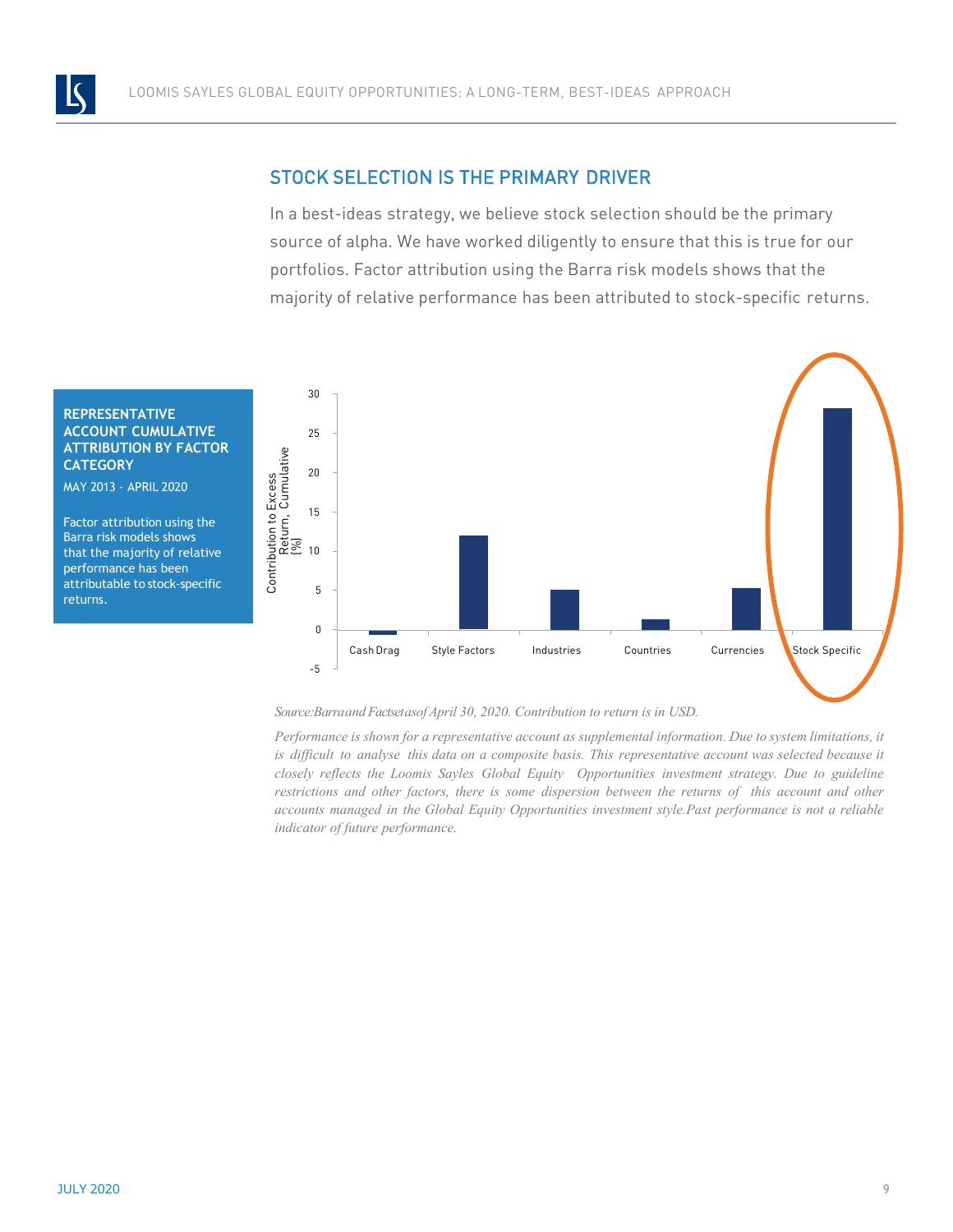

### A DIFFERENTIATED PORTFOLIO

Since we began managing the portfolio in April 2013, our approach has consistently delivered a high-activeshare<sup>2</sup> portfolio, with higher return on equity and less leverage relative to the benchmark.





*Source:LoomisSaylesandFactset, as ofApril30,2020.*



#### **GENERALLY LOWER DEBT VS. THE BENCHMARK**

*Source:LoomisSaylesandFactset, as of April30, 2020.*

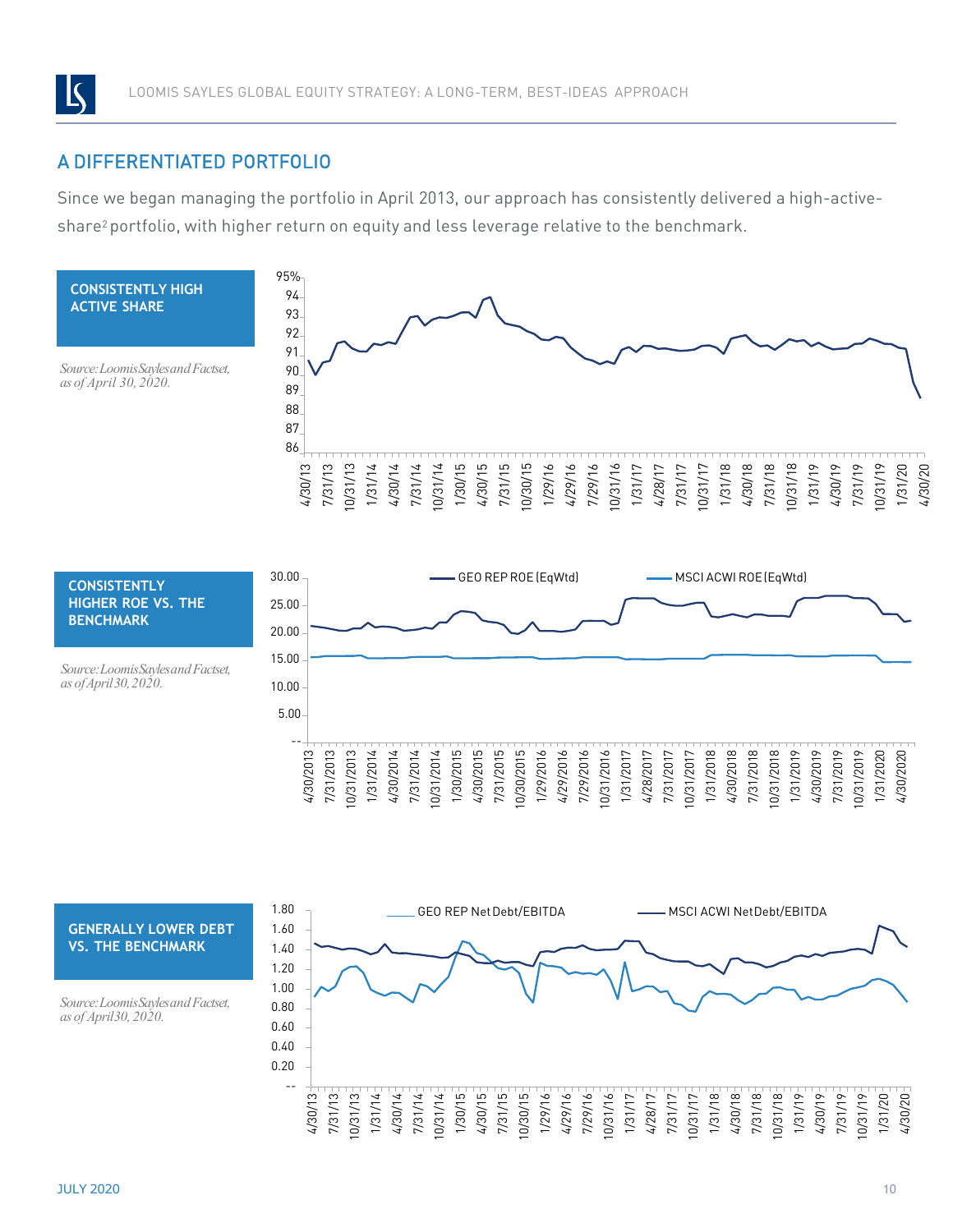

### CONSISTENT OUTPERFORMANCE

The strategy has delivered consistent outperformance over the long term with an average rolling 36-month excess return of 2.5% since we began managing the portfolio in April 2013.



*Source:Loomis Sayles, MSCI. Returns for multi year periods are annualised. Rolling returns are in AUD. Returns are calculated net of management fees, and assuming all distributions are re-invested. Given the Fund is new, the chart above summarises the performance of the Composite, which may be a useful reference point for the Fund. However, you should be aware that theFund itselfis newand has limited performance history – the past composite performance information is NOT the past performance of the Fund. Investors should be aware that past performance is not a reliable indicator of future performance.*

## Conclusion: Pursuing Our Best Ideas Through Deep Fundamental Research

We believe the consistent performance of the Global Equity Opportunities strategy over the past seven years is the result of our collaborative and disciplined investment process. By focusing on our three core alpha drivers —

quality, intrinsic value growth, and valuation—and aligning our risk budget with our core competency of stock selection, we will continue building highconviction, concentrated portfolios comprised of our best ideas.

GLOBAL ALLOCATION EXCESS RETURNS (ROLLING 36 MONTH PERIODS)

*Source:LoomisSayles,as of April 30,2020.*